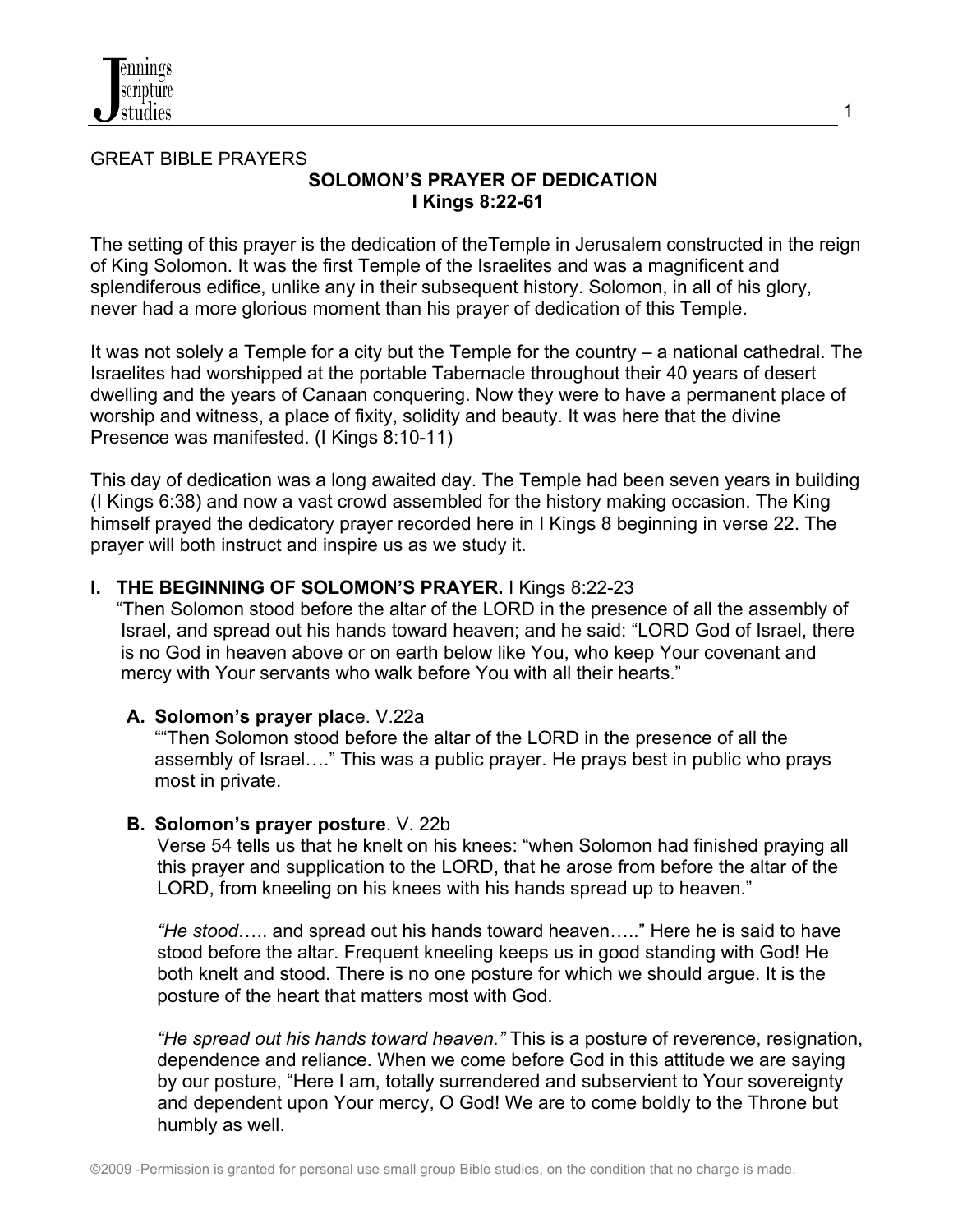### **C. Solomon's prayer of praise**. V.23

 "….and he said: "LORD God of Israel, *there is* no God in heaven above or on earth below like You, who keep Your covenant and mercy with Your servants who walk before You with all their hearts." Prayer is not all requesting from God certain benefits, although Solomon does ask for specific blessings later in his prayer. He begins, however, by praising God.

Joseph Parker writes defining prayer as follows: "It is fellowship, communion, identification with God; it is the soul pouring itself out just as it will in all the tender compulsion of love, asking God for blessings, praising God for mercies, committing itself to God in view of all the mystery and peril of the future." (People's Bible)

Solomon's prayer reveals that he was no stranger to the God to Whom he prayed or to the practice of prayer. He pours our his soul in this prayer, beginning with praise. His praise is twofold:

#### *He praises God for what He is*.

He is "the Lord God of Israel." On this occasion He was addressed as the national God of Israel. He is also the personal God of all who come to Him through the Door which is His Son, Jesus Christ. Then He can be addressed personally as Thomas did saying, "My Lord and my God." (John 20:28)

### *He praises God for Who He is.*

"LORD God of Israel, *there is* no God in heaven above or on earth below like You, who keep *Your* covenant and mercy with Your servants who walk before You with all their hearts." (v.23a)

- He is sovereign "there is no God in heaven above or on earth below like You." Also he says in v.27, "Behold, heaven and the heaven of heavens cannot contain You. How much less this temple which I have built!"
- He is faithful "who keep Your covenant and mercy." Solomon extols the covenant keeping God. His total petition for the future of Israel rests upon the faithfulness of God to keep His word. The grounds of our approach and appeals are similarly based upon the faithfulness of the God Who "cannot lie." (Titus 1:2)

May Solomon's approach to God and his adoration of God inspire us to follow his example and instruct us in our praise. He is our God personally and perpetually; He is sovereign and faithful. Truly ""there is no God in heaven above or on earth below" like Him.

### **II. THE BASIS OF SOLOMON'S PRAYER**. I Kings 8:24-27

"You have kept what You promised Your servant David my father; You have both spoken with Your mouth and fulfilled it with Your hand, as it is this day. Therefore, LORD God of Israel, now keep what You promised Your servant David my father, saying, 'You shall not fail to have a man sit before Me on the throne of Israel, only if your sons take heed to their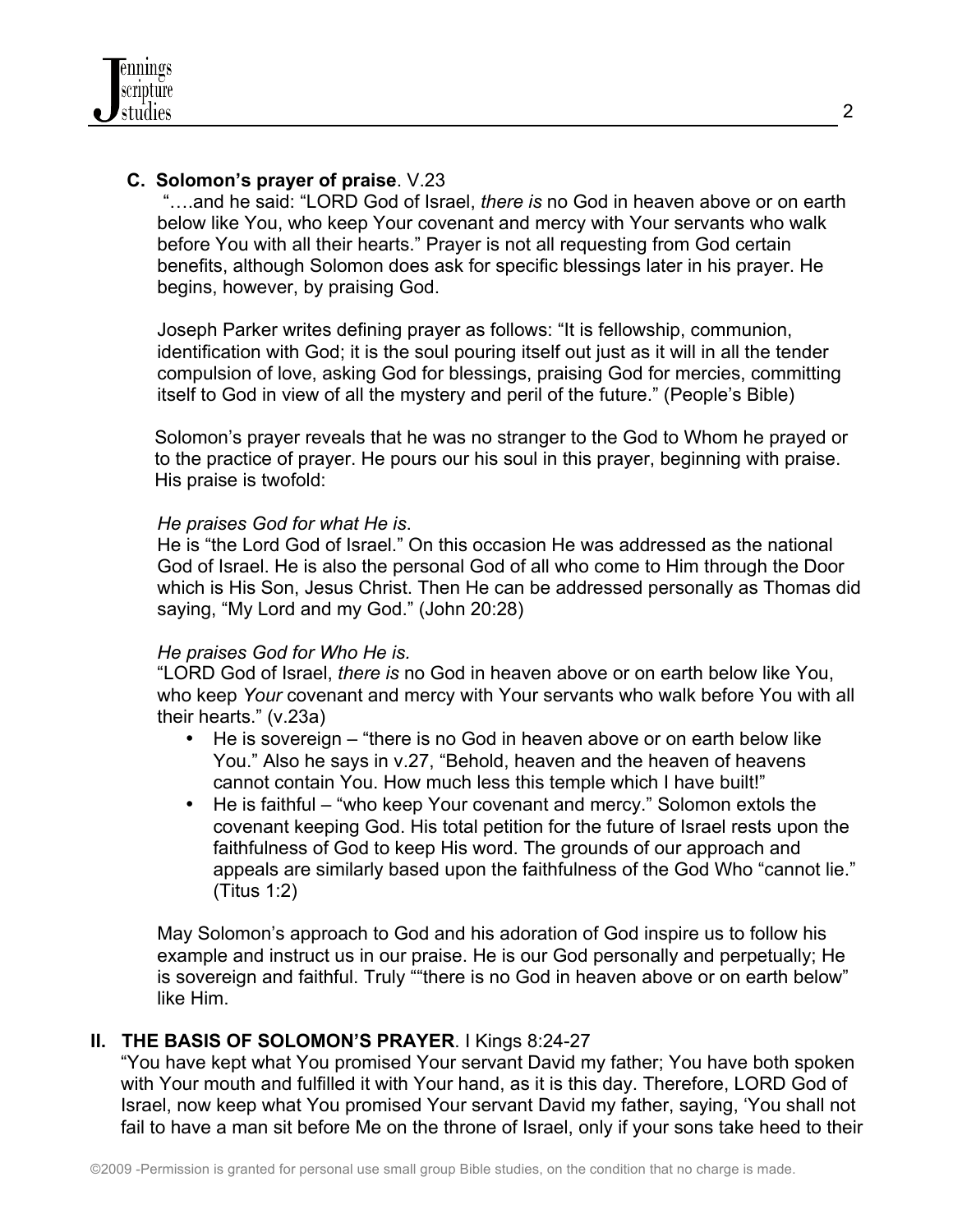way, that they walk before Me as you have walked before Me.' And now I pray, O God of Israel, let Your word come true, which You have spoken to Your servant David my father. "But will God indeed dwell on the earth? Behold, heaven and the heaven of heavens cannot contain You. How much less this temple which I have built!" The basis of Solomon's prayer are the promises of God. In these verses He is recalling and relying upon the promises as the basis for the appeals that he is going to make. In II Samuel 7:13 God promised David that Solomon would build this house of worship and Solomon is praising and praying because of those promises. He predicates his prayer upon the promises of God.

### **A. He refers to the promises that God made about the Temple.** v.24

The promises that God made to David were being fulfilled at the very moment Solomon was speaking. The Temple had been built and was now being dedicated.

#### **B. He reminds God about the promise made about the Throne.**

"Therefore, LORD God of Israel, now keep what You promised Your servant David my father, saying, 'You shall not fail to have a man sit before Me on the throne of Israel, only if your sons take heed to their way, that they walk before Me as you have walked before Me.' And now I pray, O God of Israel, let Your word come true, which

You have spoken to Your servant David my father." v.25,26

 He is looking to the future of the nation; he has perpetuity in mind. Unless God's man is on the throne and by him the nation is preserved and perpetuated, with God's blessings, the Temple will be destroyed.

 Praying the promises of God is the Bible way to pray. Solomon, in praying, cites the promises of God, claims the promises and clings to them. The lesson for us? Get a promise in God's Word and run to the throne of God with it if you want to gain God's ear!

### **III. THE BURDEN OF SOLOMON'S PRAYER**. I Kings 8:28-53

In the body of Solomon's prayer he prays for his people, who will come to this newly built house of worship in the future, and themselves pray. He begins, however, praying for himself.

### **A. His introduction**. V.28-30

 "Yet regard the prayer of Your servant and his supplication, O LORD my God, and listen to the cry and the prayer which Your servant is praying before You today: that Your eyes may be open toward this temple night and day, toward the place of which You said, 'My name shall be there,' that You may hear the prayer which Your servant makes toward this place. And may You hear the supplication of Your servant and of Your people Israel, when they pray toward this place. Hear in heaven Your dwelling place; and when You hear, forgive."

*He asks that God's ears will be open.* v.28 & 30.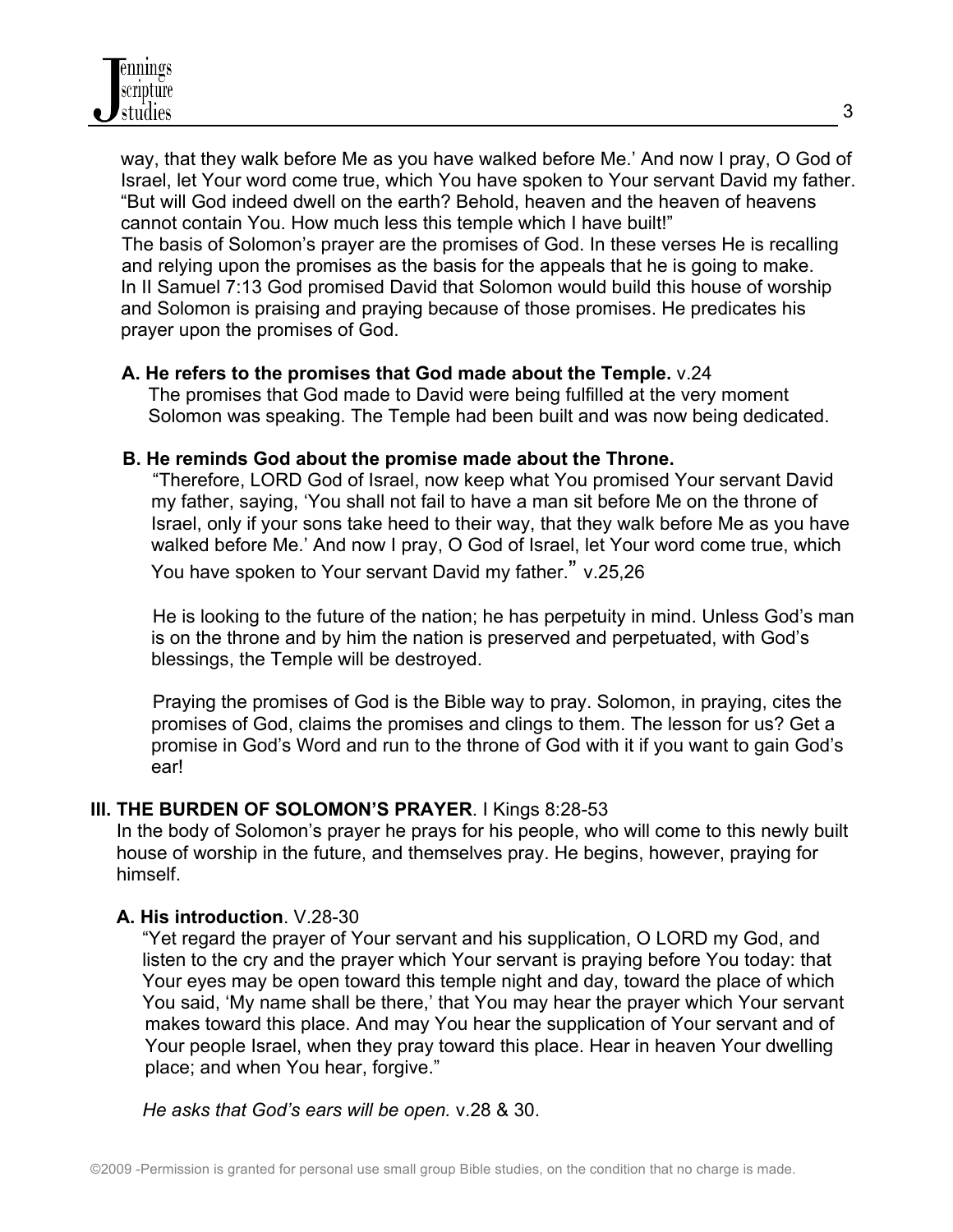*He asks that God's eyes will be open*. v.29

 He knows that God is omniscient and omnipresent; that He knows all and sees all, but in asking God to hear and see he is expressing in human terms his desire for God to be actively shepherding His sheep at all times and in every circumstance.

## **B. His intercession.** v.31-53

 Nine times the phrase "hear in heaven" is used in his prayer – one time in relation to himself and 8 times in relation to his people. His 8 requests for the people are as follows:

- 1. Hear in heaven and forgive. v.30
- 2. Hear in heaven and judge. v.31-32
- 3. Hear in heaven and restore. v.33-34
- 4. Hear in heaven and send rain. v.35-36
- 5. Hear in heaven and minister justice. v.37-40
- 6. Hear in heaven, the foreigner. v.41-43
- 7. Hear in heaven and give victory. v.44-45
- 8. Hear in heaven, deliver and preserve. v.46-53

What a prayer! What a pray-er! Solomon the wise, Solomon the King, on this great day in the nation's history, prays for those who, in the future, would pray either at the Temple or turn their faces toward the Temple and pray. He is a caring King and, having prayed for his people, now draws his prayer to a close.

# **IV. THE BENEDICTION TO SOLOMON'S PRAYER.** v.54-61

His benediction is a combination of praying and preaching! Notice:

### **A. He concludes his prayer with blessings**. v.54

"And so it was, when Solomon had finished praying all this prayer and supplication to the LORD, that he arose from before the altar of the LORD, from kneeling on his knees with his hands spread up to heaven...."

### *He blesses the people*. v.55

"Then he stood and blessed all the assembly of Israel with a loud voice…"

### *He blesses God*. v.56

 "….saying: "Blessed *be* the LORD, who has given rest to His people Israel, according to all that He promised. There has not failed one word of all His good promise, which He promised through His servant Moses."

# **B. He continues with some final requests**. v.57-58

 "May the LORD our God be with us, as He was with our fathers. May He not leave us nor forsake us, that He may incline our hearts to Himself, to walk in all His ways, and to keep His commandments and His statutes and His judgments, which He commanded our fathers."